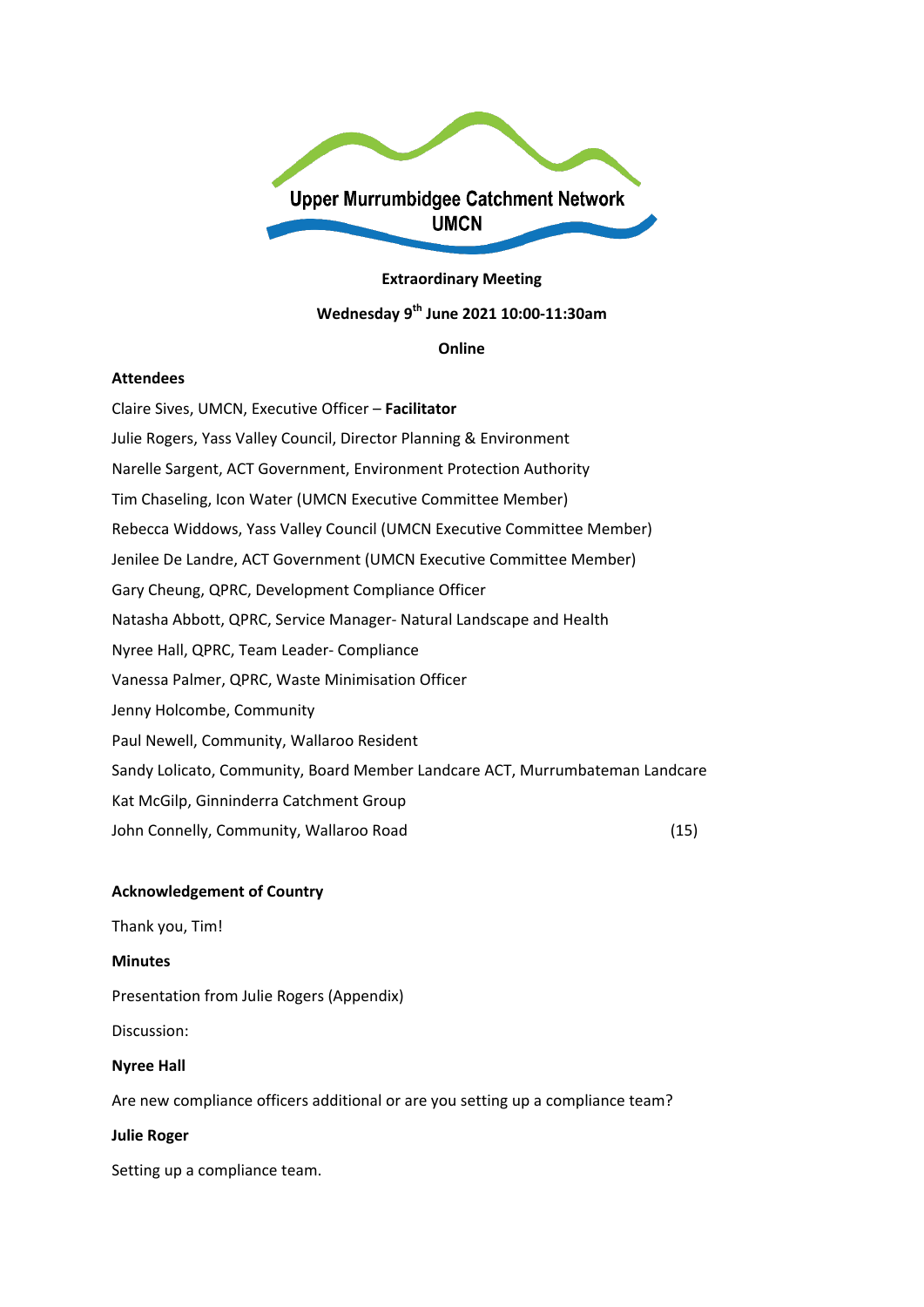# **John Connelly**

Applaud YVC to take on new compliance officers, note that it is easy to track compliance using Google Earth maps.

## **Julie Rogers**

Noted.

# **Sandy Lolicato**

Do Canberra developers receive a benefit from this policy, for example is there a detriment to the Yass rate payers for this to go ahead, for example do road repair costs get fully covered? And other costs- compliance and environmental costs as well?

# **Julie Rogers**

It definitely comes at a cost for our rate payers, because of the directive of the (NSW) state government around the compliance levee, this week we are trying to work out how to cover the costs, the \$180,000, does it come through another method or essentially is it just subsidised through our general fund. Development applications can be lodged for these activities just like every other activity that we get development applications for, so it is part of general business. We are hoping that the heavy haulage plan rate will increase so we will recover a bit more money in terms of heavy haulage contributions.

# **Narelle Sargent**

Once it goes across the border, council can put conditions on the DA in terms of those requirements to recoup cost, I don't know if QPRC has done anything innovative in that space.

## **Vanessa Palmer**

Is Yass using the [RIDonline](https://www.epa.nsw.gov.au/your-environment/litter-and-illegal-dumping/report-illegal-dumping) to report illegal dumping? We use that and it gives us an idea of where hotspots are, we may be able to track dumping better if we talk to each other if the same people are dumping on both sides.

## **Julie Rogers**

Don't use it for the soil issue, but for dumping of lounges and rubbish, that sort of thing. I can't be certain of how well we use that portal, but we do keep our own internal records of complaints when we are tracking what has gone on.

## **Natasha Abbott**

From QPRC point of view we have the same issues that Yass is facing, most of the properties that the fill is being taken to do not have a development application, they are unlawful waste facilities. In some situates we have delivered fines on the waste transporter for transporting to an illegal waste facility- \$4000. It's a lot of work to chase those transporters and then get the information we need to issue penalties, but the cost of a penalty nowhere near balances what the transporters are making moving material- it hardly hits them at all.

## **Nyree Hall**

To add to that, we've currently got two properties that are going through the court process of importation of fill. One is going into court for a stop work order that we issued on the owners to stop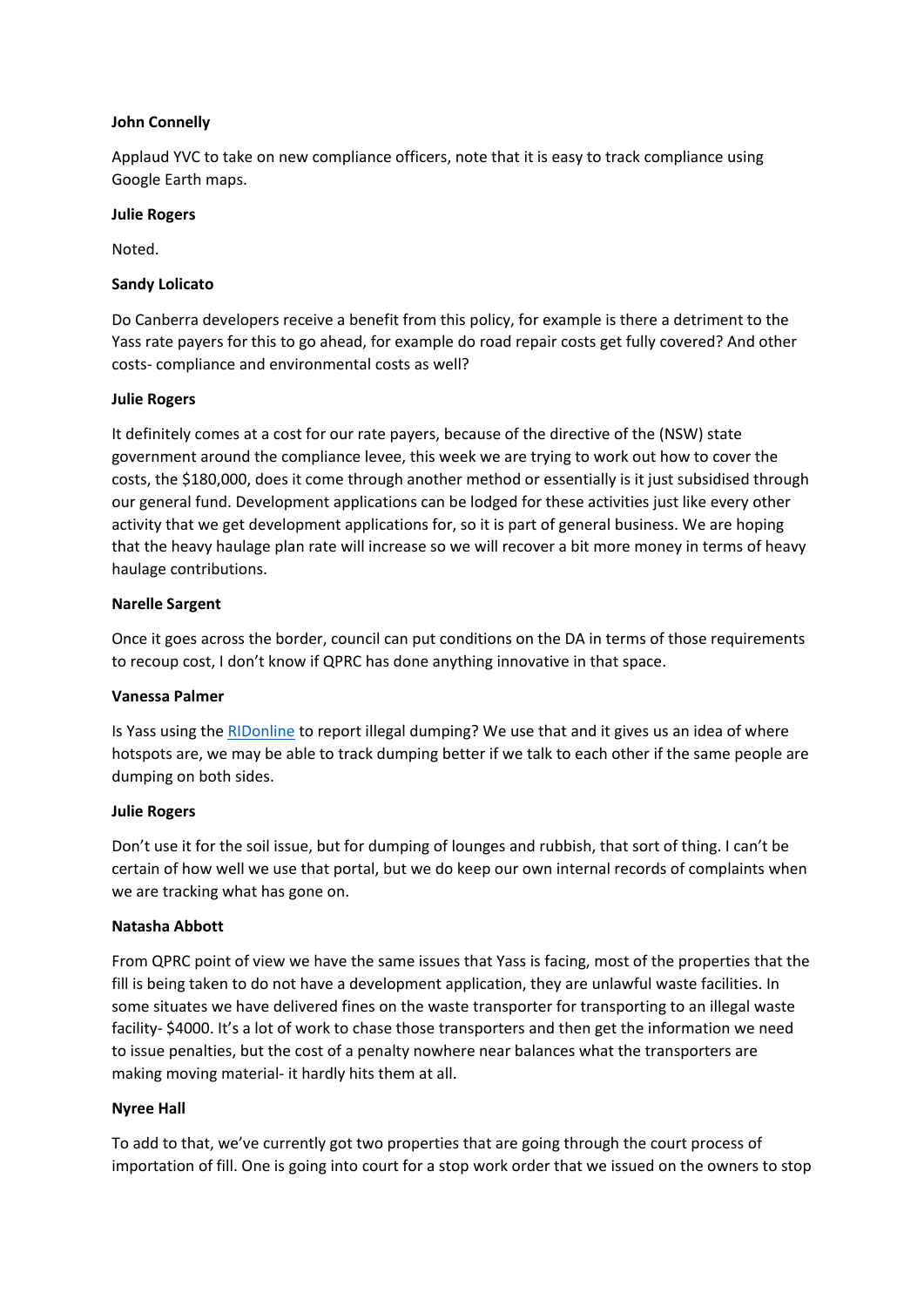the importation of fill from the ACT, they still haven't been able to give us th[e VENM](https://www.epa.nsw.gov.au/your-environment/waste/classifying-waste/virgin-excavated-natural-material) certificate. They've got over 20,000m<sup>3</sup>. The other property has over 35,000m<sup>3</sup>. The only way we can stop them from importing the fill was to approach the company that was importing fill from the ACT, from several development sites, we had one VENM certificate for 6,000m<sup>3</sup>, yet they used that for probably 300 truckloads, which is causing huge problems for us. So I understand that maybe in the ACT they've got a VENM certificate, and the ACT considers it legal for the fill to be taken out of the ACT, but once it crosses the border the properties receiving it have no consent or understanding and are under the belief that they can bring in copious amounts of fill without consent. We put in a letter to the minister, we had a verbal response that they were going to change the [SEPP,](https://www.planning.nsw.gov.au/Policy-and-Legislation/State-Environmental-Planning-Policies) but when the letter that came back, the minister asked us to put a resubmission in for the next SEPP review, so that's not helping. Under the SEPP all the E-zones have no limitation on how much fill can be brought into these properties, regardless of (the impacts) on the property, which is causing a huge problem on how to stop them bringing fill when it's not covered under the SEPP and there is no DA. We have significant issues with the fill coming from the ACT.

# **Paul Newell**

My question relates to two elements- the impacts on the catchment, and also the resource sideaccepting that the council is resource constrained. When looking online and look for solutions for catchment related issues, we see opportunities through grants from state or federal bodies that enable action to protect our river ways and catchments. With the resource constraints, are these same (funding opportunities) available to councils?

## **Julie Rogers**

Not aware of those funding resources only because there are other agencies that deal more in that Landcare-type space.

## **Rebecca Widdows**

Most of the grants that come to my desk (as the Natural Resources and Sustainability Officer) are very constrained in terms of what you can pay for, they are looking for tree planting, fencing, pasture management, ground cover management, and you might be able to claim a maximum of 5% or 10% for staff time, and those grants need resourcing in terms of people to manage them as well. So were we to have compliance officers funded through another source, we may be able to fund activities through those grants, but usually they are pretty strict about what you can apply for.

## **Julie Rogers**

You wouldn't necessarily get funding for compliance positions, that is seen as a council responsibility, funded through its general fund, (according to) the department of planning.

## **Natasha Abbott**

I agree, there's no grant bodies out there that are going to fud compliance positions. We are having trouble with biodiversity officers atm there is no funding around to support staff resources.

## **John Connelly**

Question for Narelle, so far we are talking about issues in Yass and Queanbeyan, would Narelle agree that the problem is from the ACT and the ACT has some responsibility to address it. Do you have any suggestions about what the ACT can do?

## **Narelle Sargent**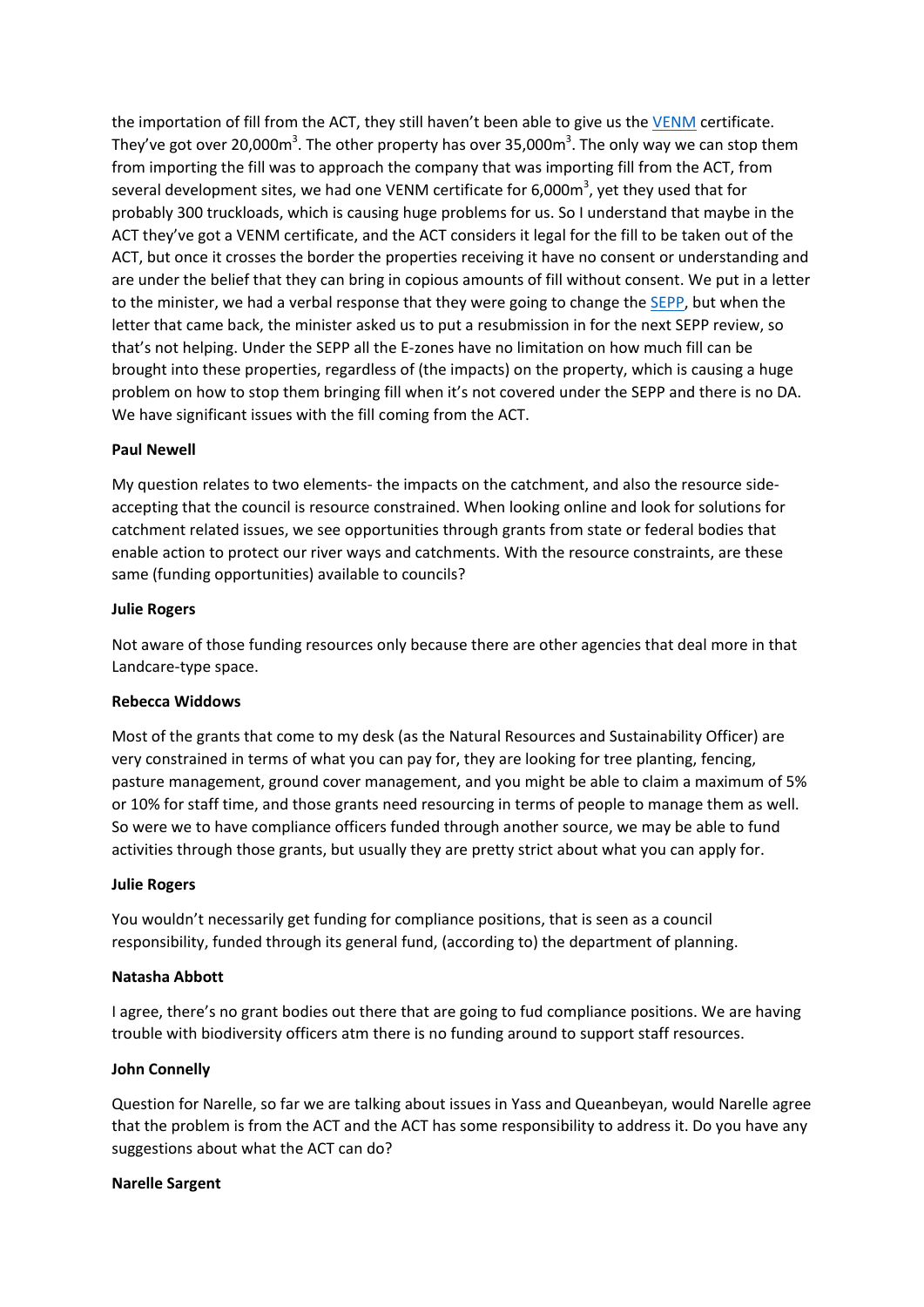So in terms of VENM which is basically a resource, because it is soil, it is not illegal and once it goes across the border into NSW it is then the responsibility of that jurisdiction as to where it goes. In terms of our requirements we have no jurisdiction into NSW.

## **John Connelly**

So you're passing the buck?

# **Narelle Sargent**

I'm stating what the legislation is. In terms of addressing the issue, Julie indicated that we do have a cross-border committee that deals with this, that the relevant agencies and councils sit on in terms of addressing the issue, you heard that Julie mentioned that it is a planning issue that they are trying to address, so we are working together to look at that and we are working with the Canberra Region Joint Organisation of Councils to look at how we can address that issue. In terms of the VENM approval, we've now put on there they need to tell us where the VENM is going to and when an approval is issued that could go across the border, we let the relevant council know.

# **Sandy Lolicato**

To form good policy you need good strategy. Firstly, there needs to be some sort of regional based impact study done on the impacts of this fill- obviously, an independent study. What are the volume levels coming from developers in the next 10 years? There are projections for property growth. Secondly compliance strategy- good policy, good communication, good review. How does ACT and the council communicate with the developers?

# **Nyree Hall**

The questions we are asking are more about the certification and what's actually on the ACT VENM certificate- it's just an email- we are getting a lot of cut and paste versions. (Fill) from the same property is going to various places. When is this going to be a proper certificate?

## **Narelle Sargent**

It's not a certificate, it's an approval and that is issued as an email back to the person who submitted the application. VENM is a natural resource, so it's something that can be moved around. If they are cutting and pasting, that's something for you to pick up, once it goes into your jurisdiction it comes under the remit of your legislation and we can't tell if there has been a cut and paste on the approval. You could then come back and ask us whether or not it has been cut and pasted.

## **Nyree Hall**

We have a property that was issued a VENM certificate, then another VENM certificate was issued to the same property, then an extension on time to use the certificate, and there's over  $30,000m<sup>3</sup>$  on that one property from that one certificate, therefore that's not really relevant. You received a complaint from residents in the area, which was passed onto us, but I don't see how it is our problem when one certificate is being issued and used for excessive amounts of fill. Shouldn't you then be issuing for every additional  $6,000m<sup>3</sup>$  that gets taken out of the ACT and brought into the QPRC area.

## **Narelle Sargent**

Yes if they want to take additional they apply for additional.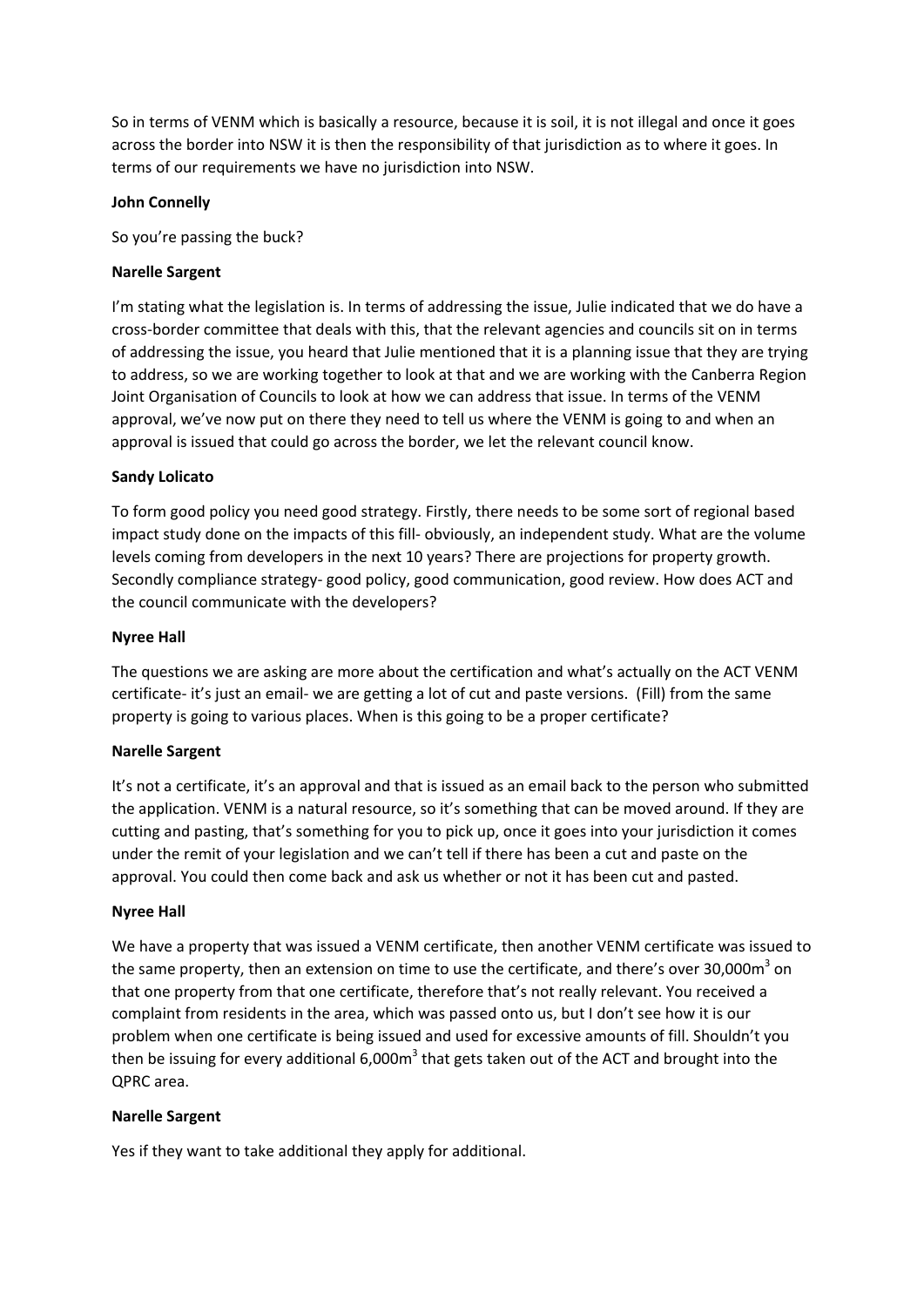## **Nyree Hall**

That's not what is happening they are using one certificate

## **Narelle Sargent**

I have no control over that, so make us aware that they are reusing the same one, if we aren't aware of them using the same one. However one thing I might do in light of what you just said I'll issue it as a PDF, not as an email.

## **Nyree Hall**

That would be good. Can we number them?

# **Narelle Sargent**

They are usually dated, so we could do a PDF with a date on it.

# **Nyree Hall**

We have a list of nine points of things that we would like to see on the ACT certificates, have you seen that? That would help Yass and us.

# **Narelle Sargent**

Some of those we can't put on, we can address these at a later time.

# **Sandy Lolicato**

Is the cross-border committee going to have community representation?

## **Narelle Sargent**

The cross-border group was established in 2013, is response to this issue, in particular in response to the illegal dumping of rubbish such as mattresses and lounge suites etc., the focus has moved onto cross-border movement of fill and VENM, so there is no community representative, it is not anticipated that there will be because council is on the committee.

## **Claire Sives**

So people might be best off talking to their councils if they have any concerns, and that way those concerns will get passed on. Illegal Waste Dumping Steering Committee, see Appendix.

# **John Connelly**

As far as I am aware, none of the dumping at Wallaroo have downstream batters to prevent the wash just going into the Murrumbidgee, seems to me that should be implemented as a matter of urgency.

## **Julie Rogers**

Thanks John. When we receive complaints, in a majority of cases, we will do inspections. We've had a focus around putting soil erosion control measures in place so we are aware of it, doing what we can with the resources we've got, I suspect that will step up with compliance officers coming on board.

## **Natasha Abbott**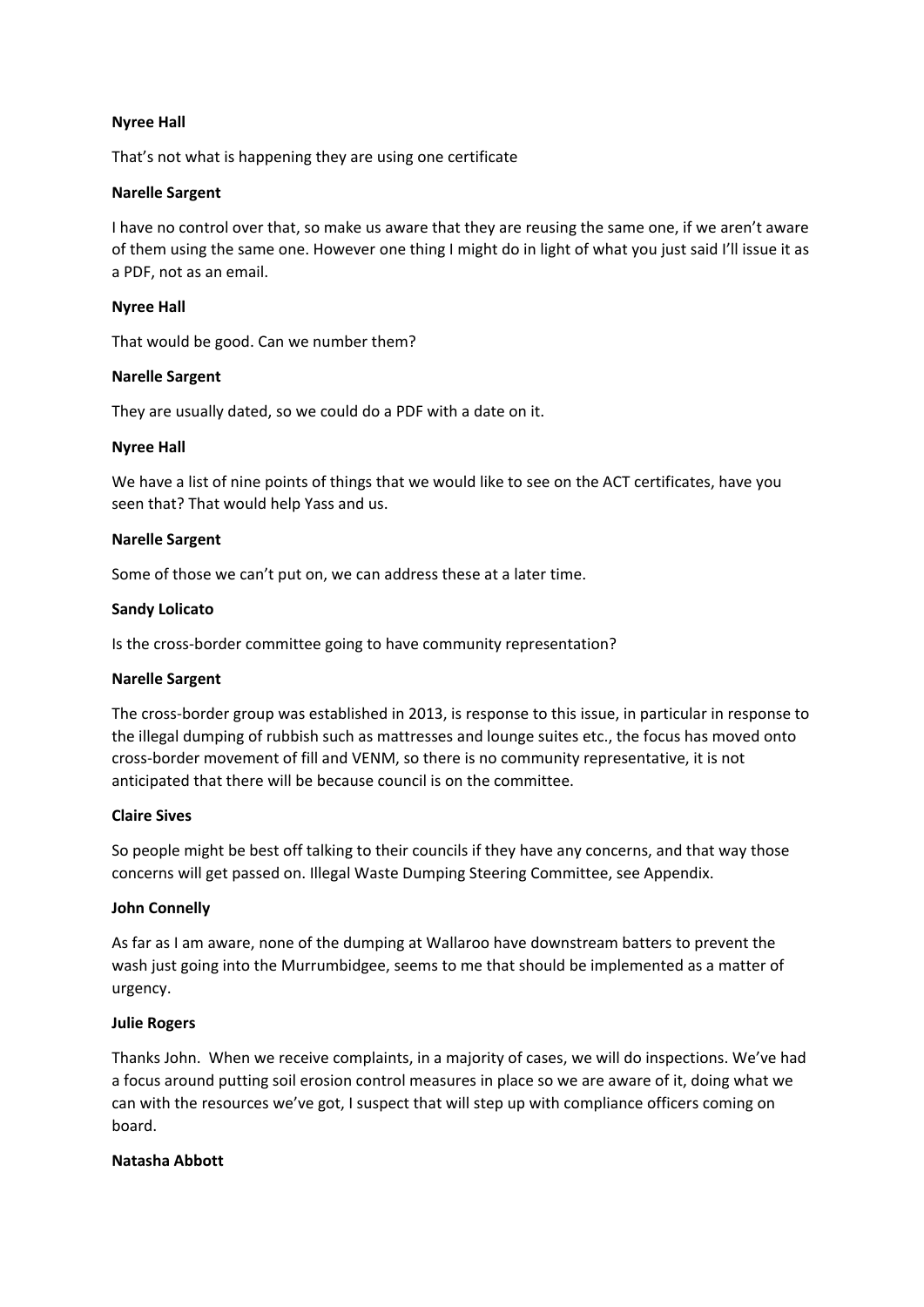Maybe CBR JO could be put on the Illegal Waste Dumping Steering Committee?

## **Narelle Sargent**

They already are.

# **Vanessa Palmer**

With the VENM, how do they know it's VENM? I presume it's not tested before it heads out of town. Also I know it's not considered a waste product, but ACT are putting stuff about tracking stuff going back and forth over their roads, at Queanbeyan we pay a fee, I think, to use the roads for all the waste that goes in and out cross there. Just wondering if there could be something put in place for VENM, so that it is also tracked. I think (at some stage) there will be a levee for ACT for waste, so couldn't (VENM) be included, so it's tracked where they are going.

# **Narelle Sargent**

In terms of the first question, the VENM approval is only issued once the material has been classified in accordance with the information sheet that was actually sent out. So the material has to be classified, then we issue an approval basically saying it is VENM, then we include info about the requirements for other things they have to be made aware of. It has to be classified as VENM by an independent assessor.

# **Sandy Lolicato**

If I could talk to someone afterwards about the questions I asked, that would be good. I just want to understand if there is a good framework in place. Secondly, I think it's really important, we are on country, it's critical that you consult with the aboriginal community on this please. I'm actually concerned about the breaches to date and we need to ensure that they are in the loop on all this.

## **Narelle Sargent**

Can you clarify what loop you are talking about?

## **Sandy Lolicato**

Well I suppose there's the NSW local group and in the ACT, it's important, they are a key stakeholder.

## **Narelle Sargent**

The group we established was for a particular reason, in terms of the other issues, waste going into gullies, that's outside the remit of what the established group is looking at, however it may be that the CBR JO will have a look at that - they are involved in NRM. In terms of strategy, the group that's already established for what it's looking at. In terms of broader strategy that may fall into the remit of CBR JO.

## **Sandy Lolicato**

Can I talk to you after the meeting?

## **Narelle Sargent**

Yep, no worries.

**Vanessa Palmer**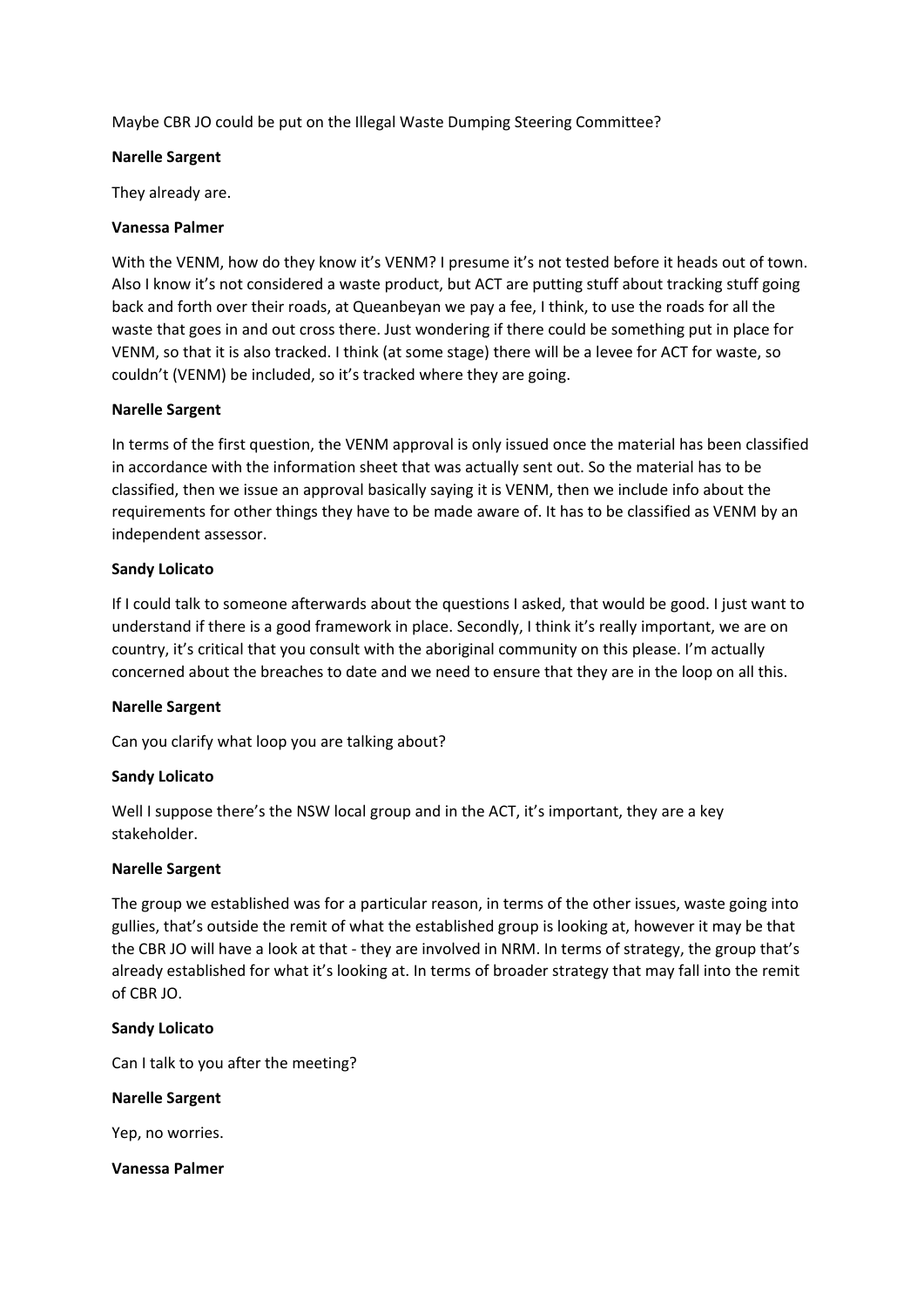Narelle, just wondering about the trucks being tracked, the waste tracking and levees.

## **Narelle Sargent**

That's Transport Canberra City services, who are on the cross-border group, I'm not aware of where they are up to regarding that. On the information sheet (Appendix) they have to have a certificate, so the waste transporters are registered under the Waste Management and Resource Recovery Act, that's something that can be addressed with the CBR JO.

## **Vanessa Palmer**

So the VENM approval they have, they have to prove that it is VENM

# **Narelle Sargent**

It has to be assessed and they send us the information, it has to be classified as VENM

## **Vanessa Palmer**

And that's by an independent person

## **Narelle Sargent**

They have to classify it

#### **Vanessa Palmer**

Can the VENM certification be included in the email approval?

#### **Narelle Sargent**

The approval is saying that it has been classified as VENM.

## **Natasha Abbott**

If the approval actually had the address of the property that was going to take it, that would be helpful. I think what they are doing is having one site that got one approval, then handing that out for all sorts of loads, so that loads that we receive may not have come from that site.

## **Narelle Sargent**

They need to tell us where it's going to, within your council or Yass or another council.

## **Claire Sives**

Question from Paul: If the VENM approval is for material to go across the border, is the outside local government advised, if so, Yass Valley Council, what is done with that notification.

## **Narelle Sargent**

I will clarify that yes, when we have one, we have recently as part of working together, I let (local councils) know that we have issued the VENM approval.

#### **Julie Rogers**

When we would receive that information, we would read it and attach it against any consent or otherwise follow it up as illegal development.

#### **Nyree Hall**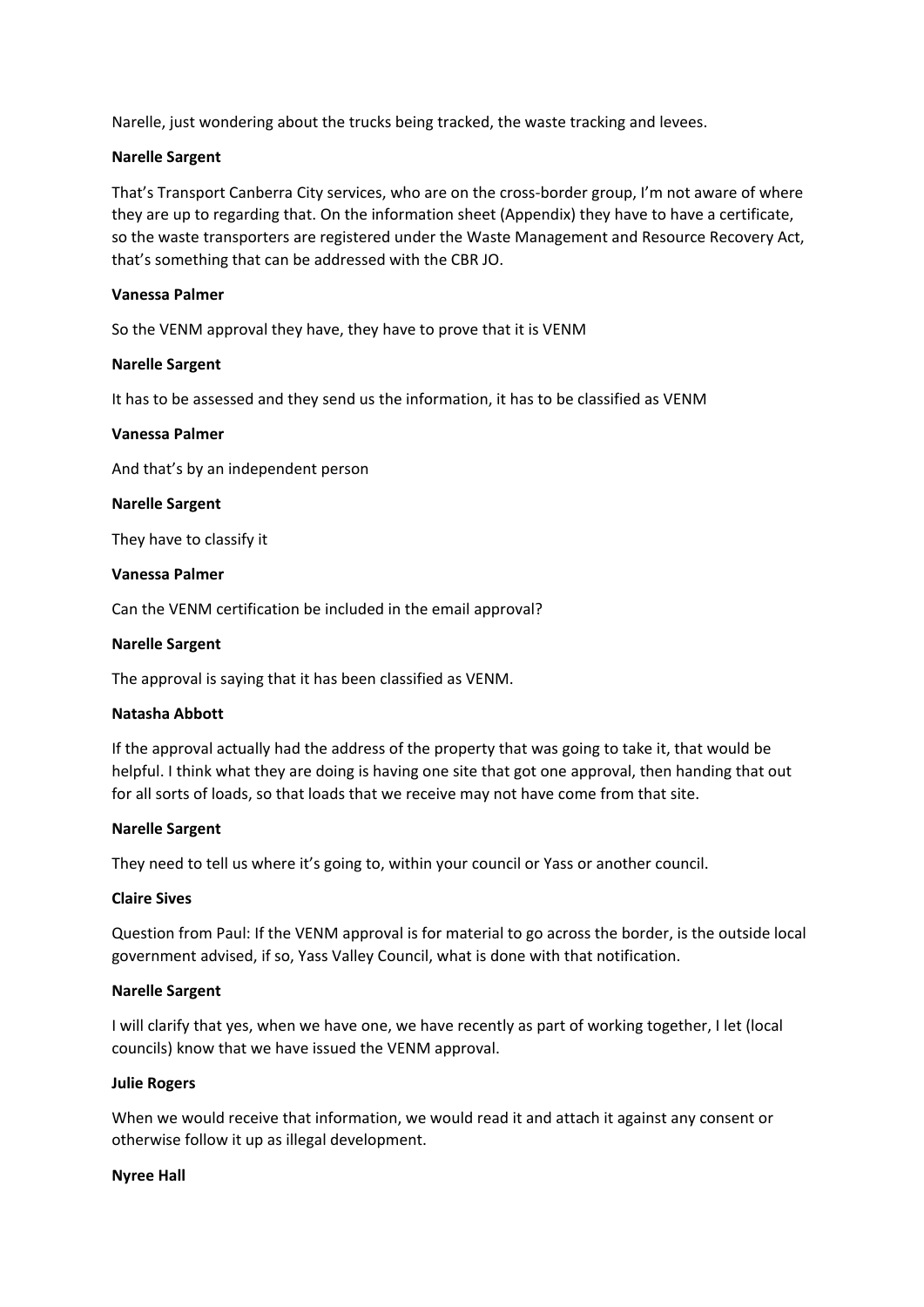I was going to say we've received notification of one which was actually to an approved facility, we've not received any for any other properties where fill has been dumped, at this stage.

#### **Narelle Sargent**

Since we've had the meeting, I don't think there's been any across.

### **Natasha Abbott**

The last one we received didn't have an address on it, it just said: to be sent to a property that has a DA or is lawfully allowed to receive fill. There's no actual address on it.

#### **Nyree Hall**

We actually have one where we think is being used at three different properties, so that one certificate by that one developer or transport company is using the same certificate but has delivered to potentially three properties

#### **Narelle Sargent**

Like I said, once it goes across the border, it comes under the remit of that jurisdiction, because it's gone across the border.

#### **Vanessa Palmer**

The address should be on the approval, so that when we receive it, we can then double check that they are approved to receive it.

#### **Narelle Sargent**

That's something that we are looking at introducing, we can't change the ones we have already sent.

#### **Vanessa Palmer**

So you will be adding the address on

#### **Narelle Sargent**

Not necessarily the address- the facility

**Nyree Hall**

What are you classing as a facility?

#### **Vanessa Palmer**

We don't have any facilities

#### **Narelle Sargent**

The location where they intend to take it.

**Nyree Hall**

The address?

**Narelle Sargent**

Or the name of the facility, whatever.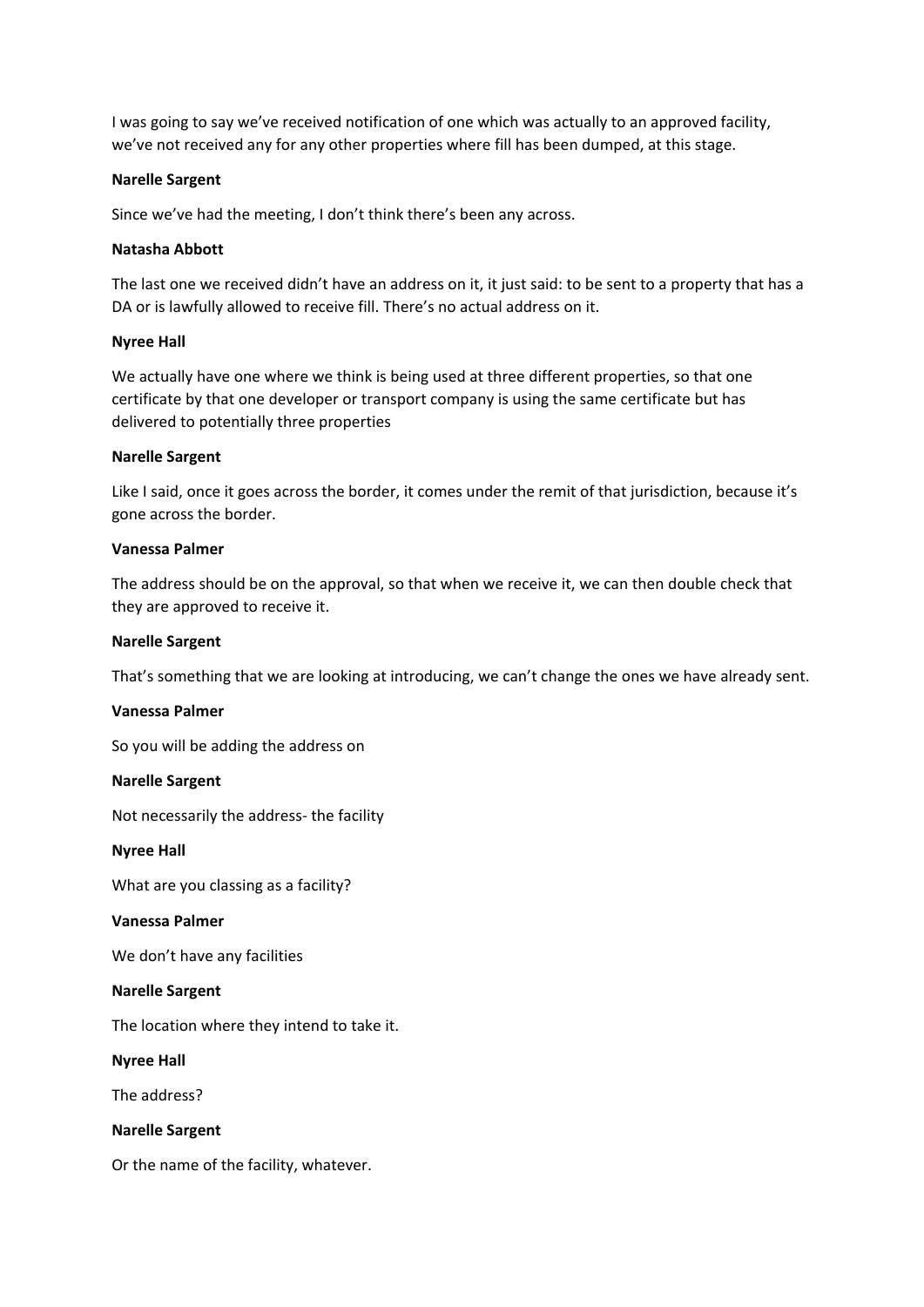## **Nyree Hall**

We don't know because we're not sure what you mean by facility because most of the fill is turning up on private residential facilities

## **Narelle Sargent**

One of the quarries is taking some at the moment, Natasha?

## **Natasha Abbott**

They are mainly receiving material from Googong, not from the ACT.

# **Narelle Sargent**

That's what I mean by a facility. A quarry or something like that.

# **Nyree Hall**

Most of our problem is the rural or residential properties that are receiving the fill, so if someone comes to you with a residential address, can you put that on your approval? So when we get locals calling about truck movements and material being dumped in excessive amounts, we can them from the VENM approval we can track where it has come from. The problem is, with that, it makes it really hard for us to tell what VENM approval is going with what fill. The other problem is that once it crosses the border it's our problem, we've got an approval saying x amount of fill has come in then we have other contaminated fill coming in and being mixed into that fill that you have issued a VENM approval for, that makes it really hard. If you're getting test results for that approval that you are issuing, can we have a copy of those test results, so that when we go out and ask the owners who have received all the fill, when they do their test results, we can then (compare the two to see if) there is more than what has come from this property, or clearly there's other fill coming from another property and they are trying to get away with the VENM approval issued from the ACT, and then we can give you that information to help you.

## **Narelle Sargent**

I will have a look into that one. Sometimes they need the approval to say that it has been agreed that it is VENM, and then they will find the location that they want to take it to, so sometimes it's a bit horse cart, that's why if it's a PDF and you are aware it is going across then you can decide where it goes. As you pointed out they don't need development approval, if it's below threshold. The other thing is about education of the community- to make them aware that they should be on the look out to make sure that it is actually VENM and that they should ask to see the approval before they accept the delivery. Some of the responsibility actually rests on the landholder accepting the fill, they are the ones taking, it's sort of buyer-beware. Sometimes it is up to the community, some of that (education) has been done through NSW EPA, some of that responsibility rests with the landholder themselves.

# **Nyree Hall**

I'm also curious, what are your thought on, if it's been taken from one property in the ACT, stored somewhere else in the ACT and then crosses the border. Does your original VENM still stand, or do they need to get a new VENM approval.

## **Narelle Sargent**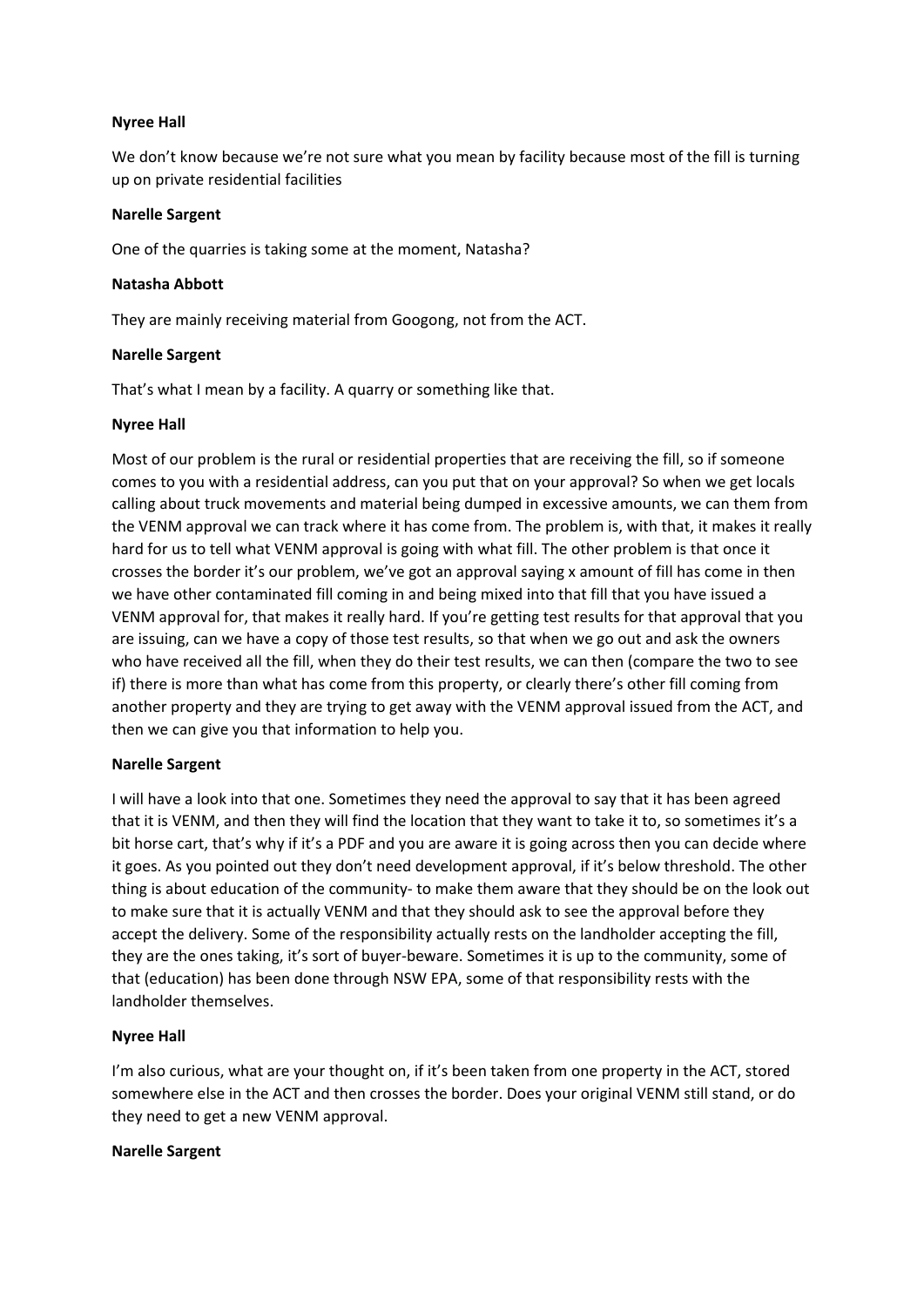They need to get it reclassified to ensure that it is still VENM.

## **Nyree Hall**

We are finding that some VENM approvals from October last year are getting brought onto properties now, that's well outside the 60 days that's on that approval.

## **Narelle Sargent**

I'd suggest that the person don't accept it, some responsibility rests with the landholder.

## **Claire Sives**

Question for Yass Valley Council: Regarding fill related DAs, when they say material is coming from the ACT, do they need the VENM approvals to support the DA consideration?

## **Julie Rogers**

No they don't'. They need to tell us what material they think they'll be bringing in and conditions go on the consent for the certification of that.

# **Claire Sives**

Another question: There are differences in the fees between ACT and NSW with regards to receiving VENM, is there a prospect that ACT might reduce those fees?

## **Narelle Sargent**

VENM doesn't go to landfill so there is no levee for VENM because it's actually a resource that's getting reused so I'm not too sure.

## **John Connelly**

To dispose of this fill in the ACT, whether it's a resource or waste, the fees seem to be very high, you get \$1000 a truck load, whereas you can dump for free in NSW- so that is the root cause of the problem. Has the ACT any consideration for reducing their dumping fees.

## **Narelle Sargent**

VENM is classed as a resource, not going to landfill, so what I said still applies.

## **John Connelly**

So where can you put this resource in the ACT

## **Narelle Sargent**

Somewhere they have agreed to take it, so it might go to someone who's doing works on their property erosion control, the same as it can go into Yass and Queanbeyan for that type of works

## **John Connelly**

So there's a very large erosion gully on the Halls Creek that could be used to dispose of this so called resource, has the ACT considered any gully rehabilitation within the ACT?

## **Narelle Sargent**

That's outside of my remit.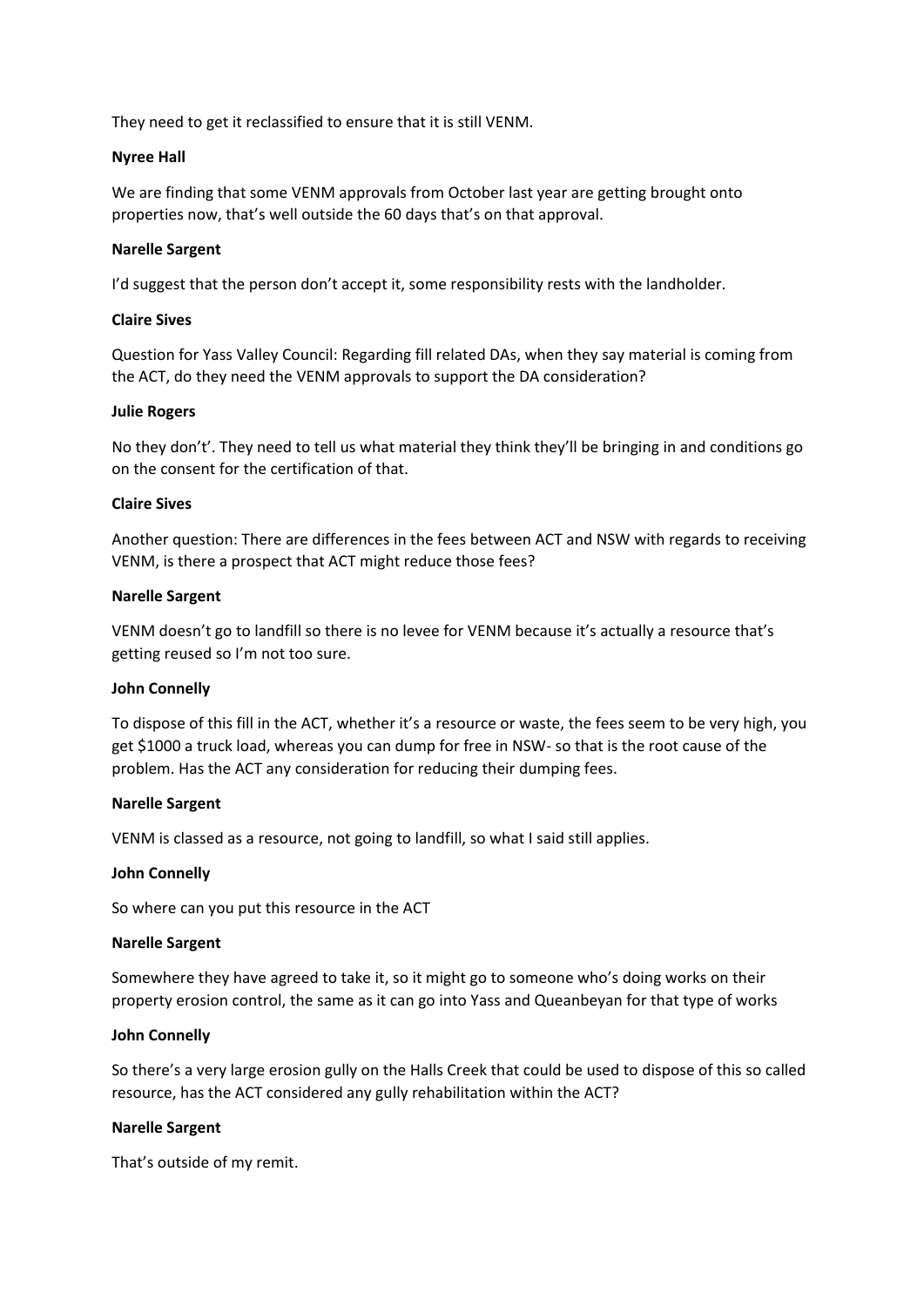## **John Connelly**

What's your view on why all this stuff goes outside the ACT and doesn't remain in the ACT?

## **Narelle Sargent**

Because people are willing to take it.

#### **John Connelly**

And then make a lot of money vis a vis trying to get rid of it in the ACT.

### **Natasha Abbott**

We were just going to add to that, it looks like a lot of these property owners are actually getting paid to receive waste, well the fill, we can it waste, because a lot of it is contaminated, obviously they think it is VENM and they think they're receiving a financial gain by receiving this material on their property and the transporters are dropping it there because it's cheaper than taking it to landfill.

#### **Claire Sives**

And the financial gain is coming from where?

#### **Natasha Abbott**

From the transporters and developers

#### **Nyree Hall**

I'm curious, if we ordered people to take the fill back to where they got it from, what would happen? Because I'm very tempted, I've got two big properties, I'm tempted to order them to take the fill back to the original place of origin, outside of NSW.

## **Natasha Abbott**

It's not an easy problem, let's just put it that way.

#### **Paul Newell**

I was just struggling, having looked at the info on the ACT website, about trying to cost the value of this sort of trade that's occurring. I thought I heard Narelle suggest that VENM is a natural resource and not waste and isn't being accepted at ACT facilities

## **Narelle Sargent**

It is accepted at waste facilities, but most don't take it there because it is classed as a resource.

## **Paul Newell**

Whether it's classed as a resource or VENM or cabbage it still costs them \$12.80 a tonne at those facilities, if it is cheaper by the transport costs minus that, they'll take it across the border.

## **Narelle Sargent**

Well that's their decision. So lots of people want it, as I said, for those sorts of activities, using it for rehabilitation, so that's an economic decision because then they have the haulage costs, as opposed to taking it to a landfill facility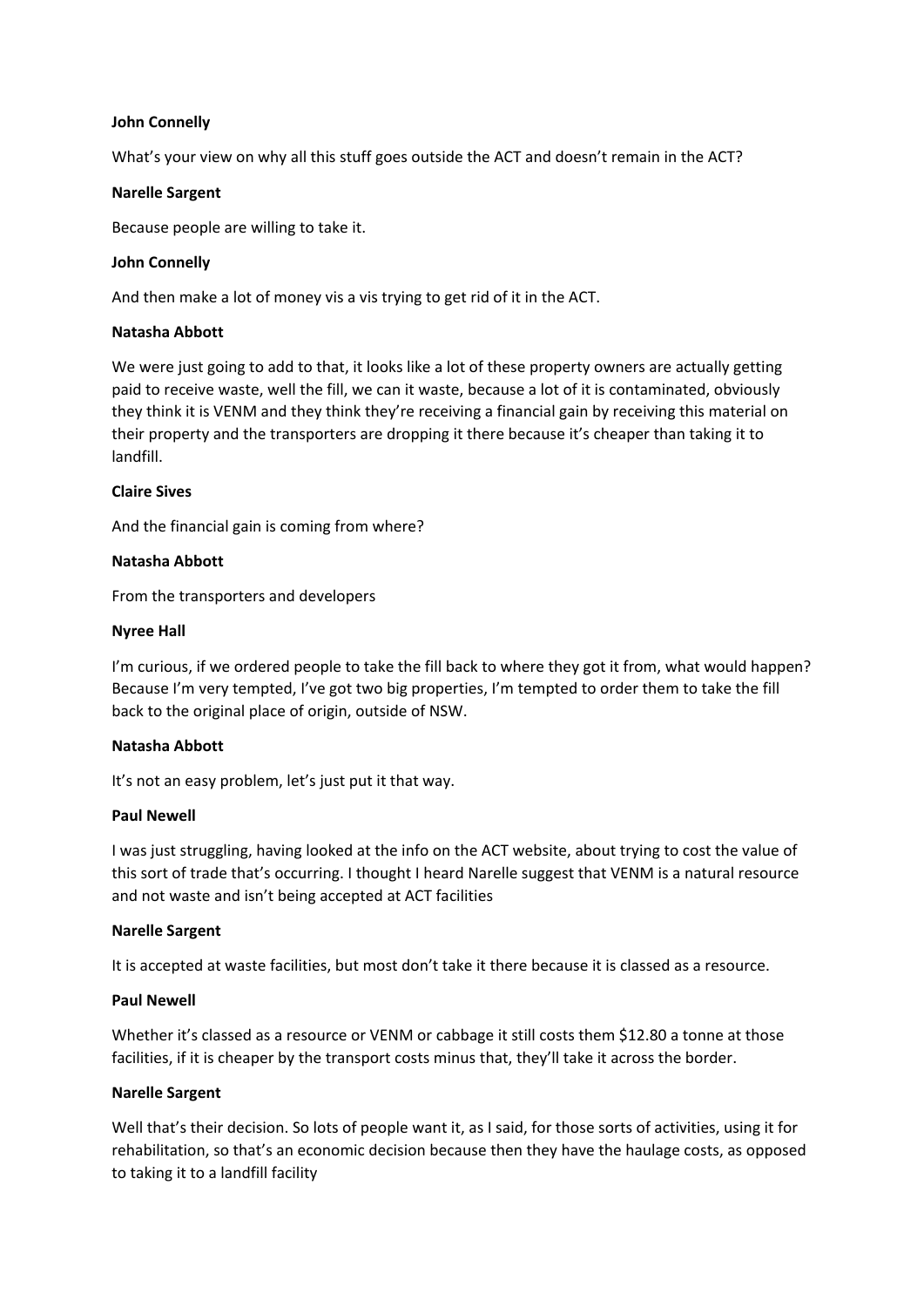## **Paul Newell**

I suggest that there are people in the ACT who are having to pay for that material to be removed, in the case of development sites where an excavation is required, those home owners will being paying a portion of that site development and the ultimate home that they are trying to live in for someone to charge them for the removal of this material, the transport and receipt of this material somewhere outside of the ACT. So you can say it's a natural resource, the point is, it's waste, someone and ultimately the consumer, and all of us silly people running around trying to do compliance and pretend that it's something under control, spending a lot of time when it's a problem back in the ACT, look at the value chain through this industry, the people involved, all the loopholes, they're all clear, we are just dancing around the points. Sorry, but I appreciate everyone's time, but we are just dancing around the same problem. We know we can track it through, and it's buck passing, it's saying without legislative support whatever, but ultimate the problem will not go away while we continue to treat it the way we have been treating it.

## **Narelle Sargent**

And that's why we've got the group to look at it and working in with CBR JO to try and see some innovative ways to address it and also, as Julie talked about, in terms of looking at the planning process within the NSW will fit with that as well.

# **Claire Sives**

Paul we really appreciate your feedback and hopefully some outcomes from this meeting can go into further cross border meetings about this issue.

## **Vanessa Palmer**

I've been on the cross-border illegal dumping (group) since it started in 2013, it's been the same problem since then, nothing's really happened, except for the SEPP that came into place, I know that Yass was really struggling with stuff that was coming across the border. When the SEPP came in I think everyone thought that would be good, there was media releases about it, residents were told about it, there was lots of information, I think trucks stopped for a little bit and then it all started again, and of course the whole time most of it comes from ACT. So this has been an on-going problem that's been danced around for years, and the councils that end up with all the mess don't have the resources to have lots of compliance and illegal dumping officers out there unfortunately. It would be good if there were some simple things that we could be put in place we've suggested around addressing so that we can at least follow them up a bit quicker. This has been going on a long time.

## **Natasha Abbott**

We might just add that we haven't seen this material used for purposes such as gully rehab or anything like that, it's just basically piles coming onto properties, just stretching out and flattening it out, 1 metre high, 2 meters high, 10 metres high. It's just basically dumped and flattened across grasslands and all sorts of environments. And they don't have environmental controls around it either, so there's no sediment control or anything like that- it's just fill on land.

## **Claire Sives**

We've covered a lot of ground today, it's obviously a very complex issue. We hope that moving forward that the groups working in a cross-border way can take some of these concerns and points